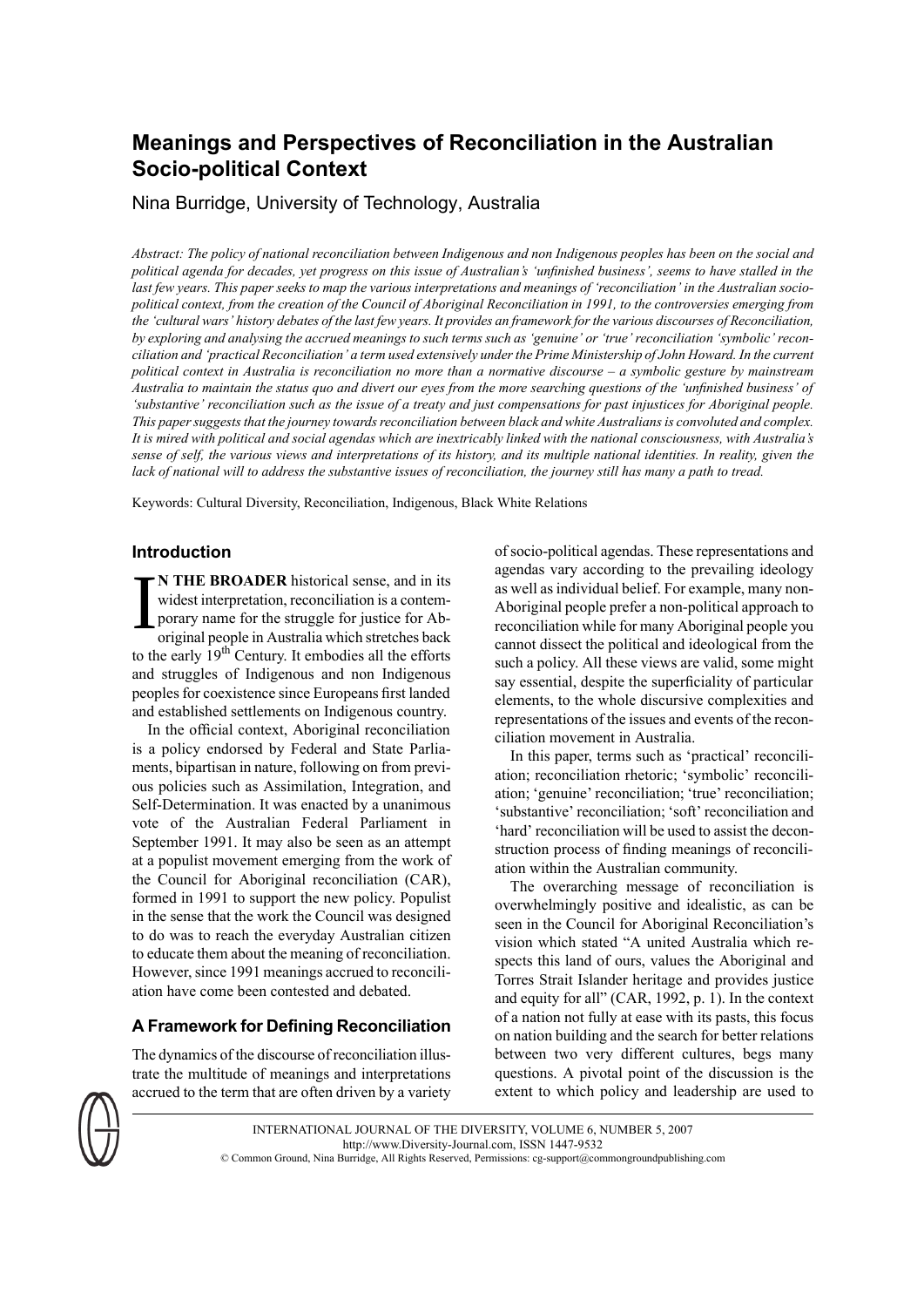shape the collective consciousness on reconciliation or whether such policy is shaped by populist rhetoric.

Other questions which arise relate to the extent of support for the 'hard /substantive' issues of reconciliation such as a 'treaty' and just compensation for past injustices as opposed to the 'soft', more symbolic (often rhetorical) type of reconciliation preferred

by some non Indigenous leaders in the community. Increasingly the Australian Federal government has given credence to 'practical' reconciliation as a viable alternative.

In order to provide a framework for analysis, a diagrammatic representation of the reconciliation spectrum would present as follows:

| <b>LEFT</b>                                   | <b>CENTRE</b>              | <b>RIGHT</b>            |
|-----------------------------------------------|----------------------------|-------------------------|
| Hard                                          | Soft                       | <b>Assimilationist</b>  |
| Substantive                                   | Symbolic - Rhetorical      | Normative - Practical - |
| 'Genuine' or 'true'<br>• 'treaty'/sovereignty | • ceremonies               | • standard health       |
| · compensation                                | • marches                  | • housing               |
| · land/sea rights                             | · gatherings, celebrations | · education             |
| · first nations people                        | · aspirational             | · all one nation        |

#### Fig 1: Reconciliation Typologies

'Hard', 'genuine', 'true', or 'substantive' reconciliation refers to the demands by Indigenous leaders for recognition of the unique rights Indigenous people possess that have to do with 'native title', customary laws, the right to just compensation for past acts of dispossession, and a 'treaty' with non-Indigenous peoples.

'Symbolic' reconciliation is the most popular amongst mainstream Australians. The symbols of reconciliation are seen as 'soft' and non adversarial: they are at times superficial and tokenistic.

The rhetoric of reconciliation refers to all the political speak of the policies, the hyperbole and the false aspirations, (often uttered by politicians), which are not backed up by the actions/deeds of reconciliation.

At the more conservative end of the reconciliation spectrum is found Prime Minister Howard's 'practical' reconciliation – referring to the programs and strategies designed to correct the level of social and economic disadvantage in health, housing and education faced by Indigenous communities throughout the nation. To the more conservative elements in mainstream Australia, reconciliation is about equality and assimilation rather than Aboriginal peoples possessing distinct political and cultural rights. In this mode, reconciliation merely affirms the status quo – it becomes a normative discourse perpetuating mainstream cultural values to which all Australians should have a right to aspire.

It is argued that 'Hard' or 'substantive' reconciliation involves the acceptance of a treaty, a bill of rights, just compensation and a social justice package which clearly addresses Indigenous disadvantage. 'Soft' reconciliation encompasses the 'feelgood'

symbolic elements such as the public events and ceremonies of reconciliation.

'Soft', 'symbolic' reconciliation is seen by many, as necessary as it is more palatable for mainstream Australia to embrace. In the final analysis, however, it is insufficient. At worst, it is a very cheap form of reconciliation — a few speeches on key days — but there is no depth of understanding of the real issues. At best, it extends to the symbolic representations of reconciliation — attendance at gatherings and ceremonies — which are at times superficial, at times tokenistic, but taken as incremental steps on the long road to attitudinal change, can actually create a critical cultural shift in thinking. Symbolic representations are important in so far as they work to bring people together and provide building blocks for the future through a slow advancement of the 'hard' or 'substantive' issues of reconciliation.

Within the community, for example, symbolic victories by Indigenous athletes or Indigenous artists can help to publicise the cause of reconciliation in a lateral way — by heightening awareness of Indigenous people and their achievements. When Cathy Freeman lit the Olympic flame and won the 400 metres final at the Sydney Olympic Games in September 2000, it was a triumph for reconciliation. Anne Summers claimed in the *Sydney Morning Herald* that the choice of Cathy Freeman to light the Olympic cauldron "redefined Australia to the rest of the world" (Summers, 2000, p. 12). Such hyperbole is often evident in the reporting of what can be called 'symbolic' representations of reconciliation. The question remains however, how long doesthe euphoria of success last and will attitudes to the 'substantive' issues of reconciliation be enhanced by such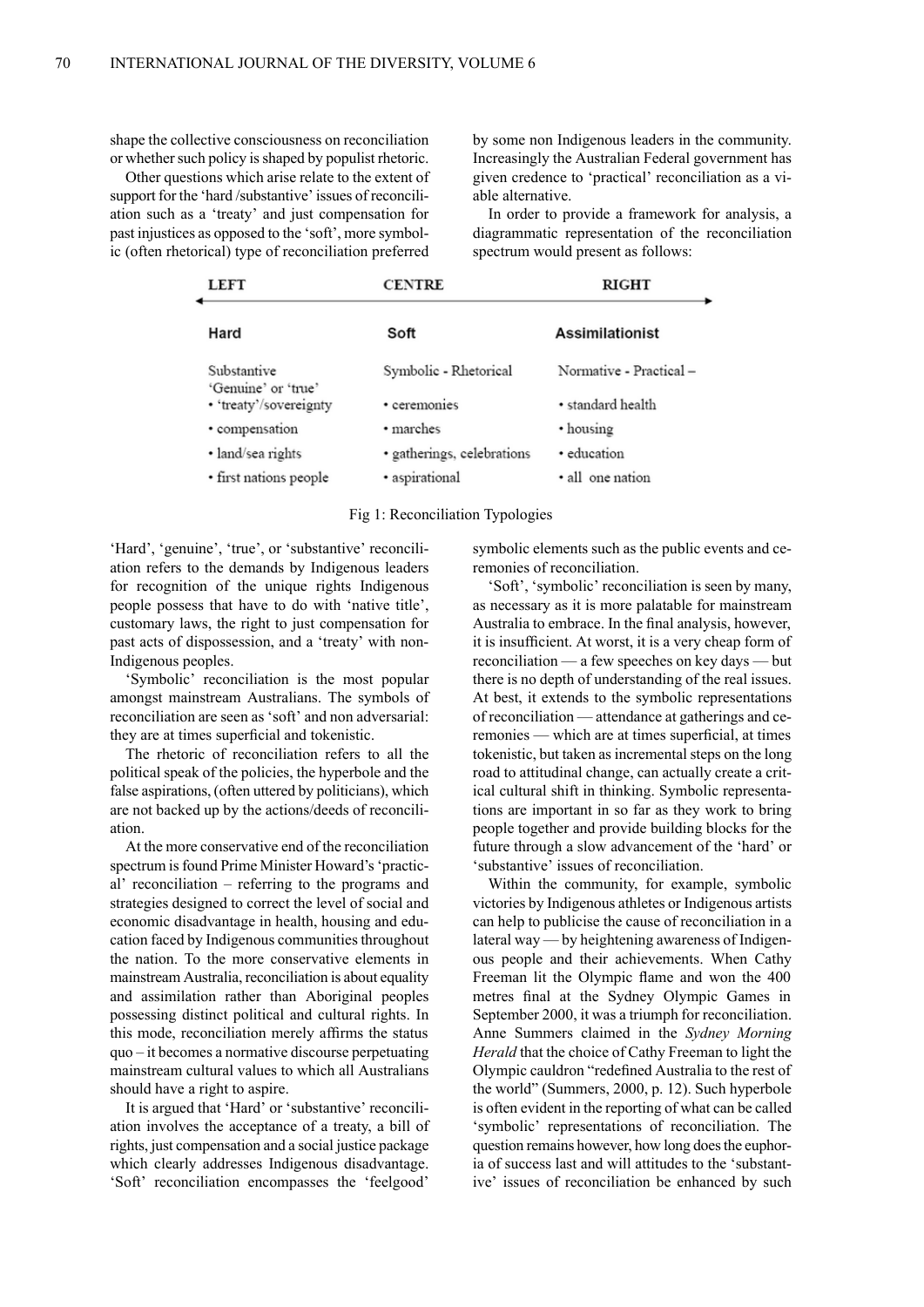symbolic displays of Aboriginal athletes and Aboriginal culture as occurred in the opening and closing ceremonies?

The varying interpretations of meanings of reconciliation were evident in the Sydney Bridge Walk 2000 when some 250,000 walkers crossed the Harbour Bridge. Again, it was hailed as a great triumph for reconciliation. Capitalising on the huge crowd, many Aboriginal leaders saw the walk as a mandate for a treaty. Interestingly, the same triumphal support was not afforded to the call for a treaty by the mainstream media, as a subsequent editorial in *The Australian* stated, "ATSIC Chairman Geoff Clarke used the Sydney Harbour walk to claim a mandate for a treaty. He was wrong. People walked for reconciliation" (*The Australian,* 8 December 2000, p. 12).

Herein lies the deep paradox of reconciliation. To make it palatable it must be 'soft' –'warm and fuzzy', symbolic – but to make it real and acceptable to Indigenous Australians it must have depth. To many, if reconciliation is not about a treaty— with all of its concomitant repercussions (compensation, social justice, a charter of rights, land rights) — then it is just empty rhetoric accompanied by a few symbolic gestures.For 'true' reconciliation to occur the 'hard' or 'substantive' issues need to be discussed in the broader mainstream community.

In short, was the walk across the Harbour Bridge in Sydney and the waving of Aboriginal flags when Cathy Freeman won Olympic gold in September 2000, described as "400 metres of reconciliation" (Beazley, 2000, cited in Rintoul , 2000, p. 1) the limit of what non Indigenous people would do for reconciliation? Is this support for the 'soft' issues of reconciliation merely another version of Prime Minister Howard's 'practical' reconciliation — ie a process which reflects the wishes of mainstream Australia? In other words, is the only acceptable form of reconciliation that which is defined by the dominant culture? Consequently, is the reconciliation movement only fulfilling a government-initiated agenda to channel sentiment into 'soft', symbolic events and then claim that reconciliation is being achieved? These, amongst others, are some of the crucial questions needing further analysis in the discourse of meanings of reconciliation.

## **Community Perceptions**

During its ten year existence, the Council for Aboriginal Reconciliation conducted social research into community attitudes and awareness of reconciliation.

It was apparent that while the higher echelons of the Federal government at the time welcomed the real attempts at bridging the divide between black and white Australia – at least in the symbolic sense, there was some ambivalence to reconciliation

amongst Australians. In the words of a 1996 report prepared for the Council of Aboriginal Reconciliation by Sweeney and Associates, *Unfinished Business,* "The concept of reconciliation throws out a challenge to the wider community. It evokes both hopes and fears" (p. 3). Hope in that "Spontaneous reactions to reconciliation ... generally result in a positive interpretation, encapsulated in words like: recognition, acknowledgment (prior occupation, loss); co-existence ; harmony; unity (not perpetuating 'them and us'); acceptance: sharing (of both cultures); consultation (between all parties) (p. 3).

Fears, because "For some, support for reconciliation may not always be based on goodwill but fears about a society becoming degraded by divisions and hatred" (Sweeney & Associates, 1996, p. 3). This idea of fear can work as a barrier to reconciliation. Indeed the report lists fear, apathy and ignorance as the barriers to reconciliation (p. 4).

Apathy and indifference is a prevailing condition in Australian attitudes to politics and this is reflected in this comment. "I live in a suburban area, there isn't any need for reconciliation because everyone minds their own business" (CAR, undated, p. 53). According to the evidence in another extensive poll conducted for CAR (Newspoll, 2000) there still existed a gap between what constitutes (in theoretical terms) 'true' or 'substantive' reconciliation in the guise of a treaty, an apology and just compensation for those active in the push for reconciliation and reconciliation as defined by mainstream Australia which largely focuses on symbolic representations .

A further study using qualitative data conducted by Irving, Saulwick and Associates in 2000, while acknowledging that different groups in the community varied in their support for reconciliation, reinforced the view that most mainstream Australians were largely ignorant of, or apathetic towards reconciliation:

The abstract idea of reconciliation is widely supported. However once people look at the subject in depth their reaction is a mixture of hope, hostility, confusion and boredom. (Irving Saulwick & Associates, 2000, p. 18).

There has been little research into Australians' attitude to reconciliation since 2001 and the end of the Council for Aboriginal Reconciliation.

It could be argued that the very elements of fear, apathy and ignorance noted in 1996, were still part of the national psyche some ten years later when, despite efforts from some quarters, reconciliation and Indigenous issues do not feature prominently in the policy documents of both major political parties in Australia.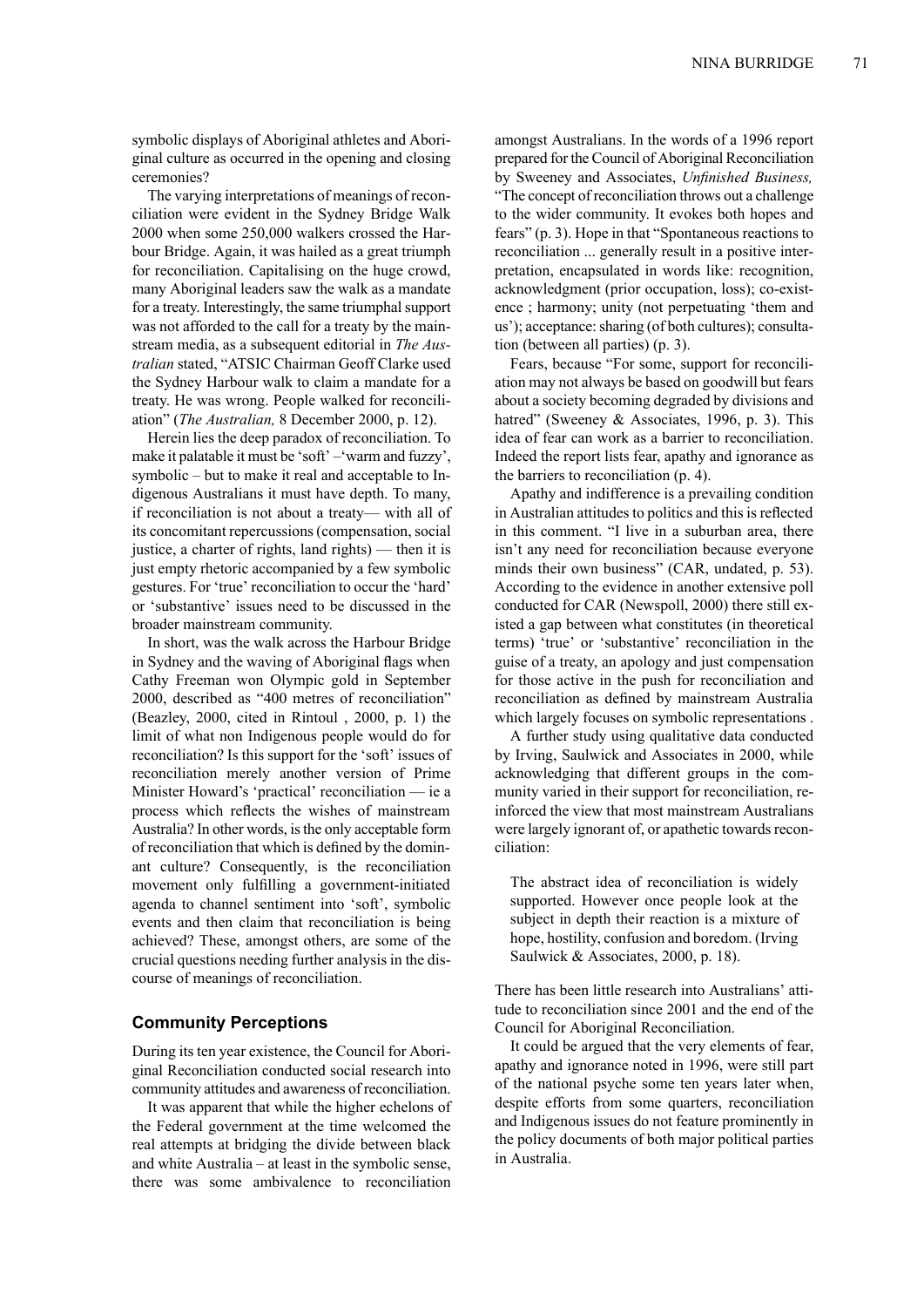### **Practical Reconciliation**

The tide of Australian Federal politics in relation to Indigenous policy changed in 1996 after the election of a conservative Federal government in March of that year. The difference between what constituted 'true' or 'substantive' and 'practical' reconciliation became increasingly apparent.

This shift in policy on Indigenous issues was evidenced by the funding cuts to the Aboriginal and Torres Straight Islander Commission (ATSIC) (Brough, *SMH*, 1996, p. 1) and the impact of the election to Federal Parliament of Pauline Hanson and the formation of her One Nation party. The arrival of Hansonism changed the flavour of politics in Australia by adding a new measure of conservatism. There now existed an extreme right-wing faction within the Australian political system which by 1998 was able to harness 8-10% of the vote nationally and more than 20% in some electorates (*SMH*, 16 June,1998).

The white backlash on Indigenous issues manifest itself in the negotiations in the 'native title debate' which had provided a back drop to the discourse on reconciliation since 1992 when the High Court voted to allow the existence of Native Title on unalienated Australian soil. The debate continued as the High Court extended native title rights in the Wik case in December 1996, to give Aboriginal people the right to coexistence on pastoral leases. The 'ten-point Wik plan' the Prime Minister popularised to nullify the impact of the Wik decision was a hotly contested issue throughout 1997 and 1998.

This is the context in which the changing meanings of reconciliation must be analysed at the beginning of the new century. Increasingly, the agenda on reconciliation — at least as far as the Federal Government was concerned — was a different model to that ascribed to by Indigenous communities and their non Aboriginal supporters.

Prime Minister John Howard's call for "practical" reconciliation had been a feature of many of his public addresses including the National Reconciliation Convention- a gathering of many Indigenous and non –Indigenous Australians held in 1997. It was at this convention that a significant number of delegates turned their backs to the Prime Minister as a protest at his refusal to say 'sorry' for past acts of injustice towards Indigenous peoples.

In the lead-up to Corroboree 2000 the celebrations designed to coincide with the centenary of Federation there was a massive nation wide focus on reconciliation, the Prime Minister wrote in the *Sydney Morning Herald*:

National reconciliation calls for more than recognition of the damaging impact on people's lives of the mistaken practices of the past. It also calls for a clear focus on the future. It calls for practical policy making that effectively addresses current indigenous disadvantage, particularly in areas such as employment, health, education and housing (Howard, 2000, SMH Features, p. 1).

In answer to the notion of 'practical' reconciliation Mick Dodson responded in his Corroboree 2000 speech by declaring:

Don't be distracted by notions of practical reconciliation, because they mean practically nothing. Now, although issues of health, housing and education of indigenous Australians are of course of key concern to us as a nation, they are not issues that are at the very heart or the very soul of reconciliation. But they are, to put it quite simply and plainly, the entitlements every Australian should enjoy… reconciliation is about deeper things, to do with nation, soul and spirit, reconciliation is about the blood and flesh of the lives we must lead together, and not the nuts and bolts of the entitlements as citizens we should enjoy (Dodson, M., 27 May 2000).

In this passionate speech Mick Dodson hit at the very core of the meaning of reconciliation for Indigenous people. First and foremost, reconciliation must be about recognition and identity and the efforts which need to be made for black and white to live side by side with mutual respect. Hence, 'true' reconciliation requires more than just economic programs and entitlements to spending because of the disadvantaged position of Aboriginal people. These entitlements are a human right, not a privilege of being an Australian citizen. 'True' reconciliation encompasses all facets of Aboriginal and non established Aboriginal relationships – it is defined by nationhood, by human rights and by respect for each other as citizens with equal rights and opportunities.

## **Reconciliation as a Normative – Assimilationist Policy**

In contrast some non Aboriginal Australians see these sovereign rights as threatening to mainstream Australia's sense of nationhood.

It is a theme taken up by Anthony Moran (1998) in an article titled "Aboriginal Reconciliation: Transformations in Settler Nationalism".

He notes that current trends towards globalisation have undermined national identities and that this has compounded the anxieties in Australians' own formulations of their national identities, particularly in relation to how Indigenous peoples feature in those identities. According to Moran, this changing landscape has caused great uncertainty. Indigenous de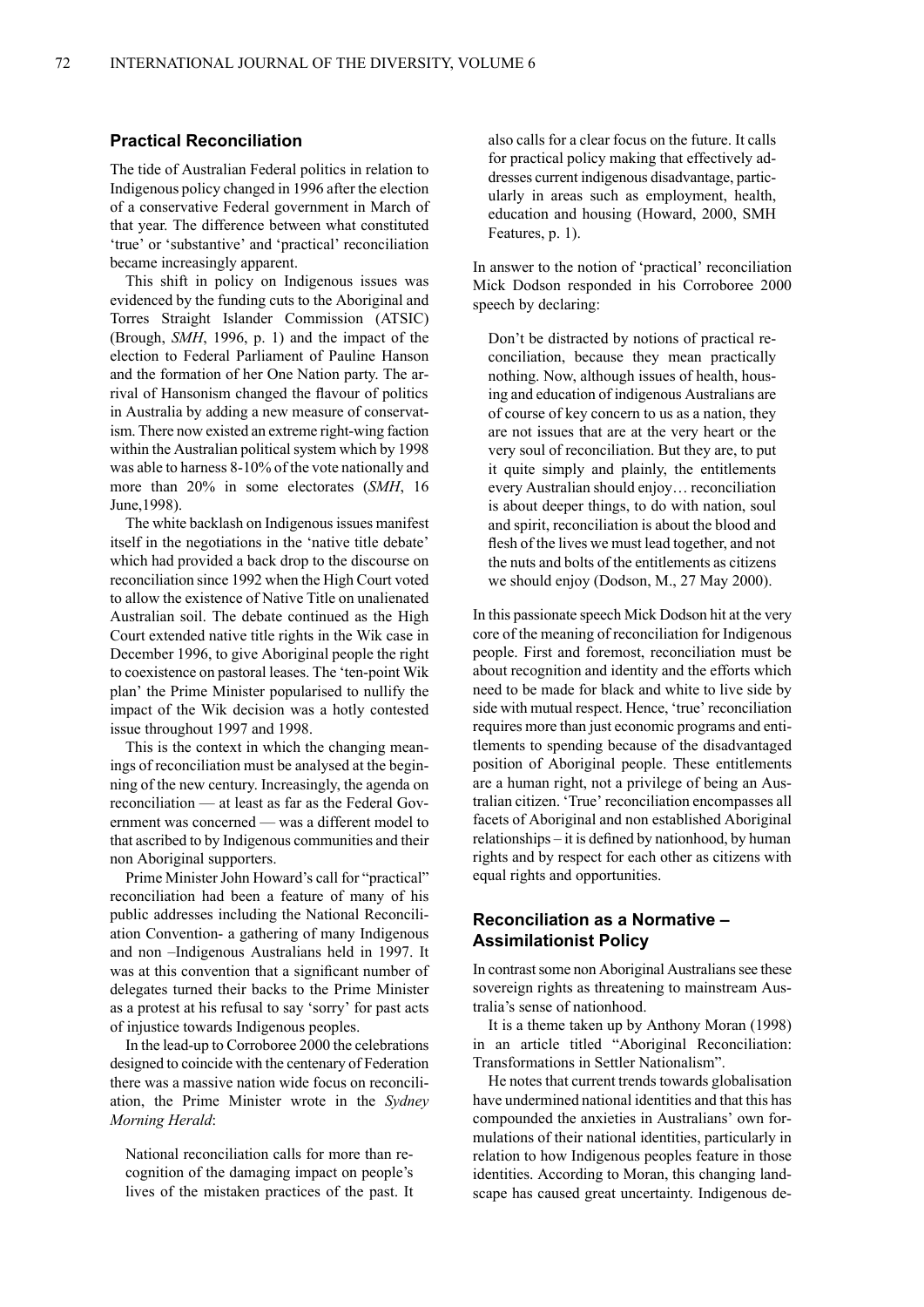mands of Reconciliation — in other words 'true' or 'substantive' Reconciliation call into question Australia's heroic past. The legitimacy of the Australian nation as a good and just society has been called into question by the historical record and by reports such as *BringingThem Home* (1997). This 500 page report outlined the grossinjustices committed against Indigenous peoples in the past when they were forcibly removed from their families via government legislation. Those removed came to be known asthe 'stolen generations'.

According to the progressive historian, Henry Reynolds(1999, p. 117), the real problem with reconciliation is that in the hands of conservatives it can indeed have an assimilationist agenda. He sees assimilation as one strand of the reconciliation movement — that desire to blend races together harmoniously without recognition of distinct rights for Aboriginal peoples. In this sense reconciliation is no more than a normative movement acting to reinforce old style assimilationist tendencies.

An example of this assimilationist view is provided by one member of the Right, the Hon Peter Howson Minister for Aboriginal Affairs in the early 1970s. In hisreport to theSenate's Legal and Constitutional Committee's Inquiry into progress towards reconciliation initiated by the Senate in 2002 he states:

The question that surely has to be asked is how is it possible to have reconciliation when advocacy by Aboriginal leaders (and, regrettably, by a few other well-intentioned people) promotes the establishment of a more separate existence, when the great majority of Australians clearly want to live in one country and under one law, and when in reality the great majority of Aborigines themselves are living with non-indigenous partners and in urban centers of mixed populations? The essence of reconciliation is surely to establish, and build upon, economic and societal structures that will encourage living together in reasonable harmony, not to try constantly to establish arrangements that would provide encouragement to living apart (Howson, 2002, p. 3).

The intrinsic links between the 'stolen generations'; the 'sorry debate'; the nature of our history and our search for an inclusive Australian identity seem to converge in the reconciliation discourse. The very mixed community reaction to expressing sorry for past in justices in the 'Sorry Day' commemorations during Reconciliation Week in 1998, prompting organisers to call it the 'Journey of Healing' in the following years, is an indication of the uncertainty and the anxieties surrounding the debate on what reconciliation means to us as individuals, and in the collective sense as a nation of diverse peoples.

The need for the 'feel-good' nature of reconciliation is one of the recurring themes which emerges in all reconciliation research. As Pratt, Elder and Ellis (2001) note, "The 'feel-good' nature of the rhetoric of the reconciliation 'journey' means that reconciliation is often the most comfortable way non Indigenous people conceptualise their relationship to Indigenous peoples"(p. 146). Yet this often leads to the silencing of Indigenous voices who sit outside the mainstream of 'soft' reconciliation.

Therefore Howson (2002) and others of the Right (Johns and Brunton,1999;Partington, 1998; Windschuttle, K 2002).) seem to adhere to the notion of reconciliation at the very least as a normative if not assimilationist political project; one designed to maintain the status quo or even further to deny the unique rights of first nations peoples to Australia's Indigenous population. In this discourse, Indigenous people are expected to reconcile themselves to their dispossession because in reality, the civic, legal and political system which dispossessed them of their culture and lands was far superior to their traditional ways- as this quote illustrates. According to Johns and Brunton (1999):

A large element of reconciliation is the recognition on the part of Aboriginal people that their land was colonised two hundred years ago by a people who fortunately did not attempt the genocide of the original inhabitants and who have brought with them the most respected means of governance devised, a most bountiful economy, the most brilliant intellectual traditions and an openness and tolerance unknown in Aboriginal culture (p. 10).

# **2001 and Beyond: Concluding Comments**

The term of the Council for Aboriginal Reconciliation came to an end in January 2001. It wasreplaced by a smaller body called Reconciliation Australia. Since then the 'unfinished business' of reconciliation has remained unfinished. Indeed some might say that is has regressed further into the recesses of the national psyche – overtaken by other concerns resulting from post 9/11 fears of terrorism and Australia's well documented attempts at border control through a very punitive refugee policy which mandatory detains anyone one seeking asylum on its shores. Australians on the one hand, have become manifestly inward looking and insular, yet on the surface they boast one of the most successful experiments into multiculturalism in the world – another interesting paradox in the history of the Australian nation state - but that is a story for another time.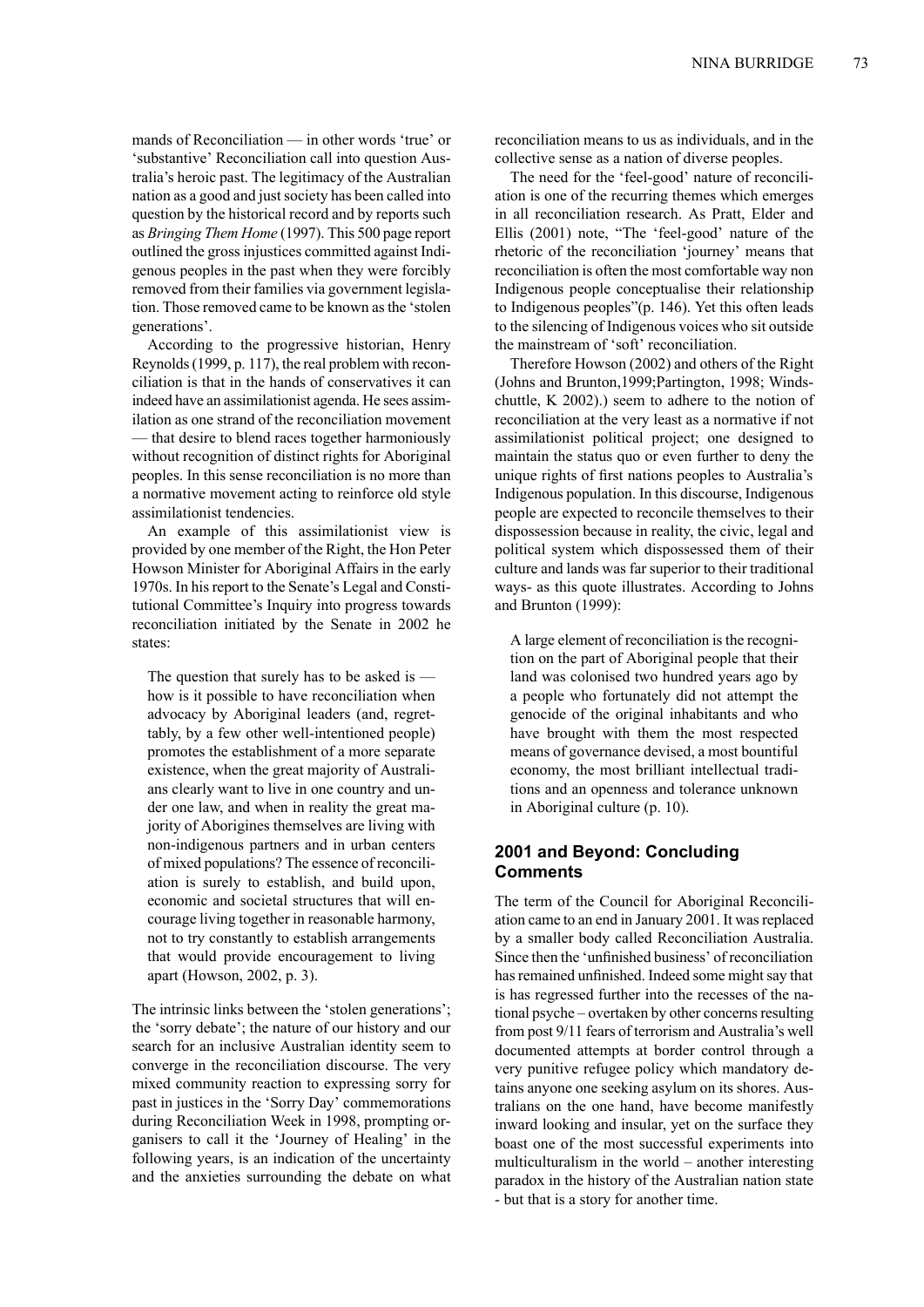This paper has presented various interpretations and meanings in the political and social project of reconciliation in the context of contemporary Australia. Reconciliation is such a malleable term that it has been used and misused by individuals and institutions to advance any number of agendas. The rhetoric of reconciliation is ever present in speeches and ceremonies. The word reconciliation adorns book titles and is written into the précis of descriptions of art exhibitions, films and other cultural displays. It underpins the many localised cross-cultural events occurring in our communities. It is ever present in our dialogue in the popular press. But still the question remains — what does it mean?

At the superficial level it means all of the above. It is part of that amorphous mass of actions, big and small, happening in our communities, which give tenancy to a desire to improve — or at least to discuss, interpret and define — the relationships between Indigenous and settler Australians.

At the political level reconciliation becomes mired in ideology, and this is where the Left-Right divide is most evident (although this should not be read as a political party based left-right divide). Here the discussion centres on what constitutes 'practical' reconciliation — as defined by the Prime Minister's focus on government programs of education, health and housing as opposed to the 'hard' issues of 'true' or 'substantive' reconciliation — that is, addressing disadvantage as well as the desire for constitutional change in a treaty, a bill of rights and just compensation for past acts of dispossession.

As aFederal government policy, it is possible that reconciliation is no more than an attempt to preserve the status quo, and indeed, given the abolition of the Aboriginal and Torres Strait Islander Commission, (ATSIC) in 2004, we may see a return to a more paternalistic 'whitefella' directed policy imposed on Indigenous Australia by the exigencies of 'mutual obligation' (*SMH*, 2004).

And what of the people's movement? The community surveys carried out by pollsters suggest that most people are in favour of reconciliation but are unsure of its meaning. Certainly there seems to be no desire for effective action on the 'hard' issues of reconciliation amongst the wider community.

Ten years after the inception of the Council for Aboriginal Reconciliation, when the national reconciliation documents were handed to Prime Minister Howard in May 2000, the nation had not yet agreed on a formal document for reconciliation. What was handed to the Prime Minister was a Declaration *Towards* reconciliation. There had been much discussion and dispute about the wording of the Australian Declaration *For* reconciliation. The words in dispute related to ownership of land and the inclusion of customary laws as well asthe reference to an apology which the Prime Minister refused to make.

Many Indigenous and non-Indigenous leaders feel frustrated by the attitude of governments towards reconciliation.

Well-known activists within the reconciliation movement categorically state that the agenda for reconciliation was sidelined by the conservative Howard Government from 1996 to the present. "Howard stopped the bi-partisanship model… and withdrew from reconciliation. It [the government] showed a fundamental lack of understanding of the spiritual connections of Aboriginal lives… This is not an age of symbols and matters of the heart and spirit" (Glendenning, P., 2003, personal communication). Another notes, "In 1997 the government killed off any real actions toward reconciliation" (Glenn, 2003, personal communication).

In August 2002, the Senate initiated an inquiry into the "progress towards national reconciliation, including an examination of the adequacy and effectiveness of the Commonwealth Government's response to, and implementation of, the recommendations contained ... [in the Council's report]." (Parliament of Australia, 2002).

Many of the submissions into the inquiry commented on the lack of progress towards reconciliation since 2000 (ATSIC 2003; Centre for Public Law, UNSW, 2002; Cull, 2002; Edmund Rice Centre, 2002; National Assembly of the Uniting Church, 2002). The Federal government defended its response by noting that it is committed to 'practical' reconciliation rather than a rights based agenda.

In response to the Government's focus on 'practical' reconciliation the evidence from one discussion paper from the Centre for Aboriginal Economic Policy Research is that results of an assessment of Indigenous socio-economic status based on census data between 1996 and 2001 illustrates that their "relative wellbeing" overall has not kept pace with the rest of the population in a period of general prosperity. Indeed, according to Altman and Hunter, authors of the discussion paper, in " 'practical' socioeconomic terms there is less reconciliation in 2001 than in 1996" (2003, p.11).

In its submission to the Inquiry, Reconciliation Australia, the independent body which took over the work of the Council, expressed its concern about the redefinition of reconciliation, "narrowing it to the delivery of citizenship rights" (Reconciliation Australia, 2002, p. 2) and the lack of progress on many issues. It further notes to the Committee:

The Committee will be aware that a statement often heard is that "reconciliation is off the agenda". At the heart of this comment is a recognition that reconciliation resources are no longer visible and a belief that the current fed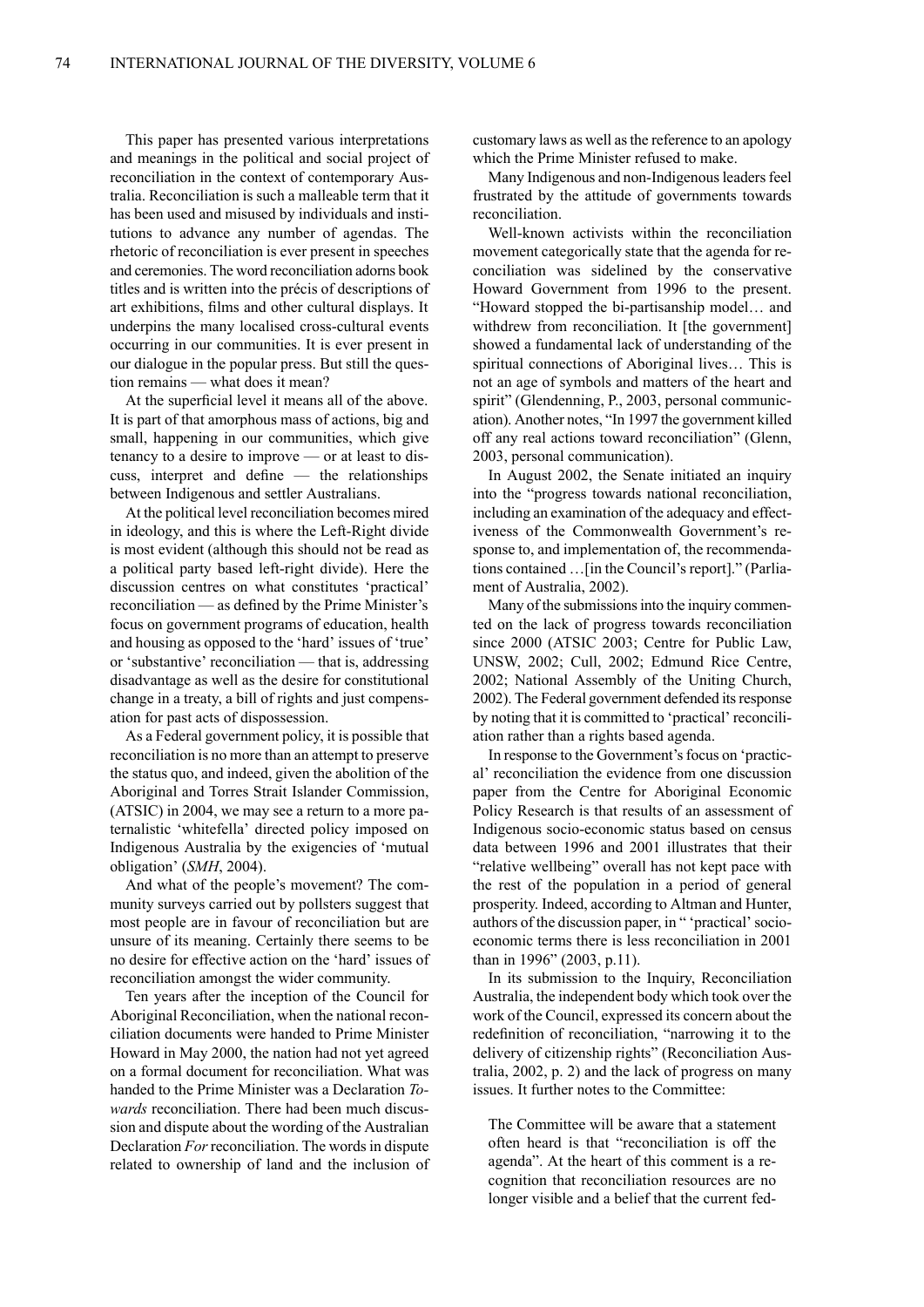eral government is not committed to the reconciliation process.

It is certainly true that the federal government has abrogated itsleadership role in the broader reconciliation agenda and substituted a focus on practical reconciliation. This emphasis on practical reconciliation haslimited the reconciliation process developed by the Council of Aboriginal Reconciliation. It is also true that sufficient resources are no longer available to allow wide community communication and education

Consequently, what Aboriginal people call the 'unfinished business' of reconciliation, those 'hard' issues of treaty, self determination and first nations rights, still remain at the crux of dispute of what constitutes reconciliation.

The following quote from an Indigenous person to the Senate Committee on the progress towards reconciliation clearly demonstrates that the frustrations and ambiguities of the reconciliation process still linger:

What is reconciliation? Nothing much has changed in Gove where I live reconciliation is a big white fella word. What does it mean? People ask me that and I don't know what to say. I was on Sydney Harbour Bridge when everybody walk across the bridge and they did that for 'reconciliation'. I been grown up in the bush and I know our law. Our law never changes…I don't understand your law. It always changes. The only thing that stays the same for the white man is that he never listens to our law and our kids keep getting locked up with that mandatory sentencing. I don't understand your reconciliation. (Commonwealth of Australia, 2003, p. 14)

The debates on meanings and perspectives of reconciliation must continue. The difficulty facing the reconciliation movement is that the political will for such an ongoing discourse is not forthcoming from the Federal leadership.

What is needed is a great commitment by the Federal government to the reconciliation process not only in terms offinancial resources but also in terms of emotional and symbolic support for the movement. Until this occurs reconciliation will remain the 'unfinished business' of the Australian nation.

#### **References**

Aboriginal and Torres Strait Islander Commission (ATSIC) (1992). Twenty Five Years On: Parliamentary Speeches Marking the Anniversary of the Aboriginal Referendum of 27 May 1967.Commonwealth of Australia.

- Aboriginal and Torres Strait Islander Commission (ATSIC) (2003). Submission to the Senate Legal and Constitutional References Committee Inquiry into the Progress Towards Reconciliation. Retrieved March 20, 2003 from http://www.aph.gov.au/Senate/committee/legcon\_ctte/Reconciliation/index.htm
- Akerman, P. (1996, June 30). Pauline Speaks for the Majority. Sunday Telegraph, p. 139
- Altman, J.C. & Hunter, B. H. (2003). Monitoring 'Practical' Reconciliation: Evidence from the Reconciliation Decade 1991 – 2001. Discussion paper no. 254. Canberra, ACT: Centre for Aboriginal Economic Policy Research.
- Australian Reconciliation Convention (1997). Indigenous Peoples and the Constitution. Issues Papers. Australian Government Publishing Service.
- Behrendt, L. (2001). Mind, Body and Spirit: Pathways Forward for Reconciliation. The Morpeth Lecture, University of Newcastle. Newcastle Law Review, 5 (1), 38-52.
- Blainey, G. (1993) Drawing up the balance sheet of our history. Quadrant, July-August, 10-15.
- Blainey, G. (1997, April). Black Future. The Bulletin, pp. 22-23.Borg, W. R. & Gall, M. D. (1989). Educational Research: An Introduction (5th ed.). New York: Longman.
- Brett, J. (2000). Why John Howard Can't Say Sorry. Arena Magazine, December 2000-January 2001, 35-41.
- Brough, J. (1996, August14). Aborigines Face \$400m Budget Cut. Sydney Morning Herald, p. 1.
- Brunton, R. (1998). Betraying the Victims. Institute of Public Affairs Backgrounder, February.
- Brunton, R. (2000). Justice O'Loughlin and Bringing Them Home: A Challenge to the Faith. Quadrant, December, 37-42. Brunton, R. (2001) Cultural Wars. Institute of Public Affairs Review, March, 7-8.
- Centre for Public Law (2002). Submission to the Senate Legal and Constitutional References Committee Inquiry into the Progress Towards Reconciliation. Retrieved March 7, 2003 from http://www.aph.gov.au/Senate/committee/legcon\_ctte/Reconciliation/index.htm
- Chamberlin, P. (1993, June 7). Keating Appeals for Calm on Mabo. Sydney Morning Herald, p. 3.
- Chamberlin, P. (1993, June 29). Reconciliation Separate from Mabo, Say Libs. Sydney Morning Herald, p. 3.
- Chaney, F. (2002, June 3). Eddie Mabo Memorial Lecture, Melbourne. Retrieved May 6, 2003 from http://www.reconciliationaustralia.org/textonly/info/publications/speeches.html
- Cockayne, J. (2001). More than Sorry: Constructing a Legal Architecture for Practical Reconciliation. Sydney Law Review, 23, 577-596.
- Commonwealth of Australia (1991). House of Representatives. Parliamentary Debates. (Weekly Hansard no. 11) (June 5), pp. 4823-4854.
- Commonwealth of Australia (1991). Aboriginal Reconciliation. An Historical Perspective. Chapter 6, Annual Report 1990 – 91. Department of Prime Minister and Cabinet. Australian Government Publishing Service.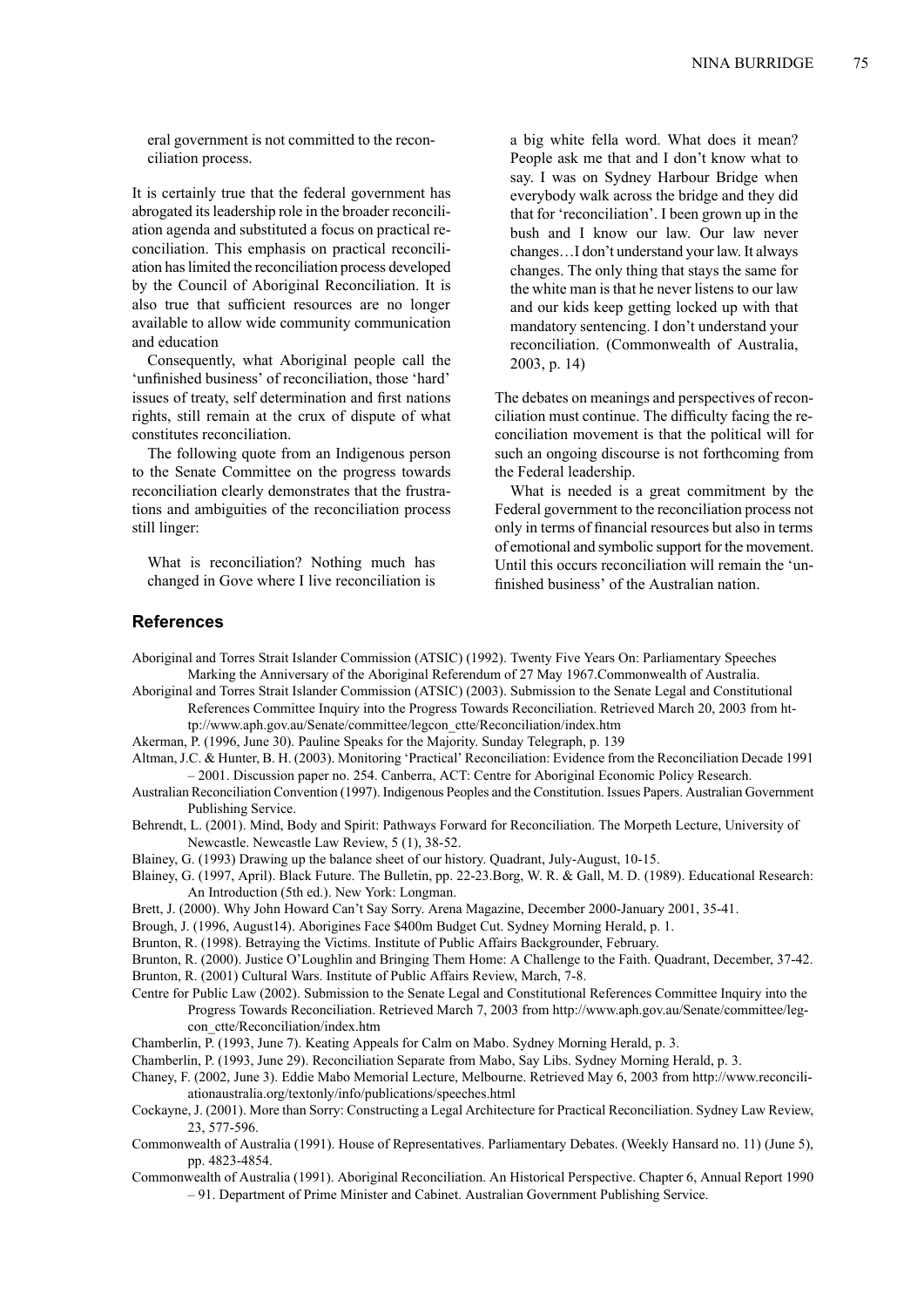- Commonwealth of Australia (1991). Council for Aboriginal Reconciliation: An Introduction. Canberra, ACT: Australian Government Publishing Service.
- Council for Aboriginal Reconciliation (1992). Walking Together, 1. Australian Government Publishing Service.

Council for Aboriginal Reconciliation (1993). Exploring Common Ground. Available: http://www.austlii.edu.au/au/other/Indig.Res/car/pubs/html#reports

- Council for Aboriginal Reconciliation (1993). Making Things Right. Available: http://www.austlii.edu.au/au/other/Indig.Res/car/pubs/html#reports
- Council for Aboriginal Reconciliation (1994). Together We Can't Lose. Available: http://www.austlii.edu.au/au/other/Indig.Res/car/pubs/html#reports
- Council for Aboriginal Reconciliation (1994). Walking Together: The First Steps. Available: http://www.austlii.edu.au/au/other/Indig.Res/car/pubs/html#reports
- Council for Aboriginal Reconciliation (1994). Weaving the Threads. Available: http://www.austlii.edu.au/au/other/Indig.Res/car/pubs/html#reports
- Council for Aboriginal Reconciliation (1995). Going Forward Social Justice for the First Australians.Available: htttp://www.austlii.edu.au/au/other/Indig.Res/car/pubs/html#reports
- Council for Aboriginal Reconciliation (1995). A Nation Working Towards Reconciliation. In Youth Studies Australia, 14 (4), 13-16.
- Council for Aboriginal Reconciliation (1997). Improving Relationships; Valuing Cultures; Sharing History; Addressing Disadvantage; Responding to Custody Levels; Agreeing on a Document; Controlling Destinies. Key Issues Papers 1-8. Canberra: Australian Government Publishing Service.
- Council for Aboriginal Reconciliation (1997). Proceedings from the Australian Reconciliation Convention, May 26–28, 1997. Books 1-5. Canberra, ACT: Commonwealth of Australia.
- Council for Aboriginal Reconciliation (1997). The Path to Reconciliation Building a People's Movement. NSW Regional Meetings Summary, March 4-27.
- Council for Aboriginal Reconciliation (1998). Towards Reconciliation. Activities for Reconciliation Week. Canberra: Australian Government Publishing Service.
- Council for Aboriginal Reconciliation (2000). Walking the Talk: Commitments to Reconciliation. Proceedings from Corroboree 2000. Canberra: Pirie Printers.
- Council for Aboriginal Reconciliation. Three Strategic Plan 1991–94. Available: http://www.austlii.edu.au/au/other/IndigLRes/car/1992/1/
- Council for Aboriginal Reconciliation. Three Strategic Plan 1995–98. Available: http://www.austlii.edu.au/au/other/IndigLRes/car/1995/1/strat.htm
- Council for Aboriginal Reconciliation. Three Strategic Plan (1998–2000). Available: http://www.austlii.edu.au/au/other/IndigLRes/car/1998/5/
- Council for Aboriginal Reconciliation (2000). Road Map for Reconciliation. Available: http://www.austlii.edu.au/au/other/IndigLRes/car/2000/10/index.htm
- Council for Aboriginal Reconciliation (2000b). Reconciliation Australia's Challenge. Final Report of the Council for Aboriginal Reconciliation. Australian Government Publishing Service. ACT.
- Council for Aboriginal Reconciliation (2001). Reconciliation Over to You. Walking Together, 30. Canberra: National Capital Printing.
- Council for Aboriginal Reconciliation (no date). Australian Reconciliation Study Circle Kit. Canberra: Australian Government Publishing Service.
- Council for Aboriginal Reconciliation (no date). The Path to Reconciliation The People's Responses. Unpublished report.
- Crough, G. (2002). A Practical Guide to Practical Reconciliation: What is the Reality of Indigenous Funding. Australian Universities Review, 45 (1).
- Cull, K. (2002). Submission to the Inquiry on Progress Towards Reconciliation. Law Society of NSW. Retrieved March 5, 2003, from: http://www.aph.gov.au/Senate/committee/legcon\_ctte/Reconciliation/index.htm
- Deane, W. (1996). Signposts from Daguragu. Vincent Lingiari Lecture. Council for Aboriginal Reconciliation. Australian Government Publishing Service.
- Deane, W. (1997) Speech delivered at the Australian Reconciliation Convention, May 26-28. Available: http://www.austlii.edu.au/au/other/IndigLRes/car/1997/3/Con%20speeches.htm
- Dodson, M. (1993). Aboriginal And Torres Strait Islander Social Justice Report 1993. Human Rights and Equal Opportunity Commission. Australian Government Publishing Service. ACT.
- Dodson, M. (2000). Speech delivered at Corroborree 2000 Conference, Sydney, Australia, May 27. Available: www.austlii.edu.au
- Dodson, P. (1996, May 22). Reconciliation at the Crossroads. Koori Mail, p. 12.
- Dodson, P. (1997). Address to the National Press Club, November 28. Available: http://www.austlii.edu.au/au/other/IndigLRes/car/1997/2811.html
- Dodson, P. (1999). Until these Chains are Broken. Fourth Vincent Lingiari Memorial Lecture. Available: http://www.austlii.edu.au/au/other/IndigLRes/car/pubs.html#vincent
- Edmund Rice Centre (2002). Submission to the Senate Legal and Constitutional References Committee Inquiry into the Progress Towards Reconciliation. Retrieved March 5, 2003 from http://www.aph.gov.au/Senate/committee/legcon\_ctte/Reconciliation/index.htm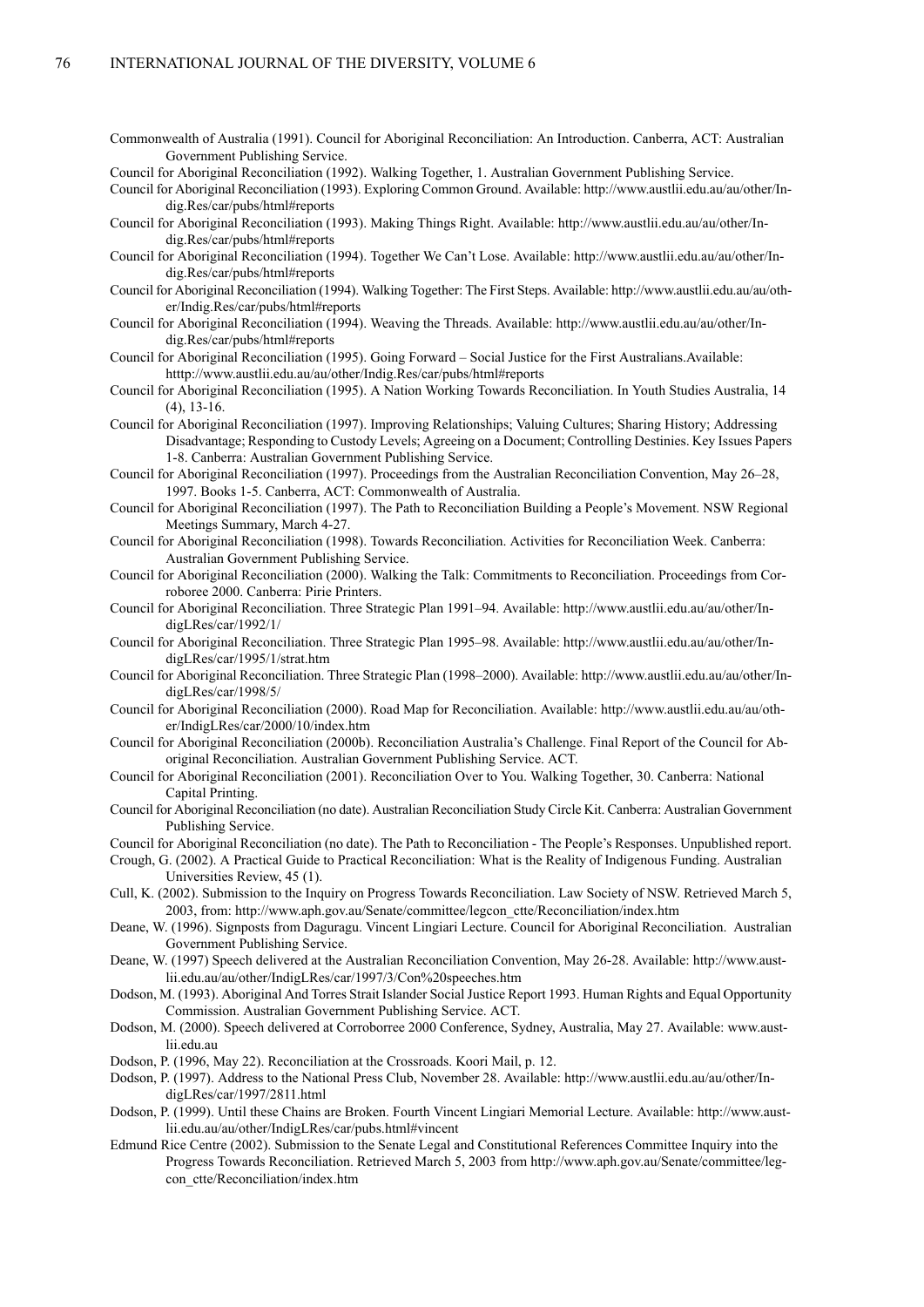- Gaita, R. (2001, July). Why the Impatience, Genocide, 'Ideology' and Practical Reconciliation. La Trobe University Essay. Australian Book Review. National Book Council, Victoria.
- Gale, P. (2001). Representations of Reconciliation. In M. Kalantzis & W. Cope (Eds.), Reconciliation Multiculturalism Identities Difficult Dialogues, Sensible Solutions (pp. 123-133). Common Ground Publishing. Australia.
- Gardiner-Garden,J. (1999). From Dispossession to Reconciliation. Parliamentary research paper 27, 1998-99. Parliamentary Library, Parliament of Australia. Available: http://www.aph.gov.au/library/pubs/rp/1998-99/99rpp27.htm
- Glenn, H. (2003) Chief Executive, A Just Australia. Personal communication.
- Glendenning, P. (2003) Edmund Rice Centre. Personal Communication
- Gomersall, A. M., Davidson, G, & Ho, R. (2000). Factors Affecting Acceptance of Aboriginal Reconciliation Amongst Non-Indigenous Australians. Australian Psychologist, 35 (2), 118-127.
- Grattan, M. (Ed.). (2000). Reconciliation. Essays on Australian Reconciliation. Melbourne: Black Inc.
- Hanna, M. (2000). Reconciliation in Olympism: Indigenous Culture in the Sydney Olympiad. Petersham, NSW: Walla Walla Press.
- Hanson, P. (1996). Maiden speech to the House of Representatives, September 10. Available: http://www.onenation.com.au Hecate (2000). Reconciliation or Justice. Editorial, 26 (1), 4-9.
- Hickson, M. (2000). After Corroboree. Arena Magazine, August, 14-19.
- Hill, L. (1998). Pauline Hanson Free Speech and Reconciliation. Journal of Australian Studies, June, 10.
- Howard,J. (1996). Robert Menzies Memorial Lecture. Available: http://www.mrcltd.org.auuploaded\_documents/ACFAD3.htm Howard, J.(2000, May 12). Towards a Common Destiny. Sydney Morning Herald, Features, p.
- Howard,J. (2000b). Practical Reconciliation. In M. Grattan, Reconciliation: Essays on Reconciliation (pp. 89-96). Melbourne: Black Inc.
- Howson, P. (1999). Rescued from the Rabbit Burrow. Quadrant, 43 (6), 10-14.
- Howson, P. (2000). Reality and Fantasy, the Abject Failure of Aboriginal Policy. Quadrant, April, 44 (i4), 20-24.
- Howson, P. (2002). Submission to the Senate Legal and Constitutional References Committee Inquiry into the Progress Towards Reconciliation. Retrieved March 5, 2003 from http://www.aph.gov.au/Senate/committee/legcon\_ctte/Reconciliation/index.htm
- Huggins, J. (2002). Working the Walk: Activating Reconciliation. Armidale, NSW: University of New England.
- Human Rights and Equal Opportunity Commission. (1997). Bringing Them Home Report. National Inquiry into the Separation of Aboriginal and Torres Strait Islander Children from their Families. Canberra: Australian Government Publishing Service.
- Human Rights and Equal Opportunity Commission. Human Rights and Equal Opportunity Social Justice Commissioner Reports 1993 – 2001. Canberra: Australian Government Publishing Service.
- Irving Saulwick & Associates(2000). Research into Issues Related to a Document of Reconciliation. Council for Aboriginal Reconciliation, Reports no. 1 & no. 2.
- Irving Saulwick & Associates(2000). Research into Issues Related to a Document of Reconciliation., Report no. 2. Indigenous Qualitative Research. Council for Aboriginal Reconciliation.
- Johns, G. & Brunton, R. (1999). Reconciliation What Does it Mean? Institute of Public Affairs Backgrounder, 11, (4).
- Jull, P. (1999). Reconciliation and Renewal. Arena Magazine, 39, February, 20-24.
- Keating, P. (1992). Redfern Park Speech. Reprinted in Indigenous Law Bulletin, August-September 2001, 5 (11).
- Kelly, L. (1993). Reconciliation and the Implications for a Sovereign Aboriginal Nation. Aboriginal Law Bulletin, 3 (61), 10-13.
- Law Society of New South Wales (2002). Submission to the Senate Legal and Constitutional References Committee Inquiry into the Progress Towards Reconciliation. Retrieved March 6, 2003 from http://www.aph.gov.au/Senate/committee/legcon\_ctte/Reconciliation/index.htm
- Macintyre, S. & Clark, A. (2003). The History Wars. Carlton, Victoria: Melbourne University Press.
- Manne, R. (2001b). 'In Denial. The Stolen Generations and the Right', The Australian Quarterly Essay, Melbourne: Black Inc.
- Manne, R. (2002, February, 23-24) The Colour of Prejudice. Sydney Morning Herald, Spectrum, pp. 4-6.
- Manne, R. (Ed.). (2003). Whitewash: On Keith Windschuttle and the Fabrication of Aboriginal History. Melbourne: Black Inc.
- McGeugh, P. (1997, October 18). Wik Without Worries. Sydney Morning Herald*,* p. 35.
- McKay, B. (Ed.). (1999). Unmasking Whiteness: Race Relations and Reconciliation. Nathan Campus: Queensland Studies Centre.
- Moran, A.(1998). Aboriginal Reconciliation: Transformations in Settler Nationalism. Melbourne Journal of Politics, 25 (l), 101-132.
- Morgan, G. (2002). The Reconciliation Movement in Australia. Aboriginal Studies Association Journal, 1, 45-50.
- Neill, R. (2002). White Out. Sydney: Allen & Unwin.
- Newspoll Market Research (2000). Indigenous Qualitative Research into Issues Relating to a Document of Reconciliation. Council for Aboriginal Reconciliation. Available: http://www.austlii.edu.au/au/other/IndigLRes/car/2000/5/indig.htm
- Newspoll Market Research (2000). Quantitative Research into Issues Relating to a Document of Reconciliation. Council for Aboriginal Reconciliation. Available: http://www.austlii.edu.au/au/other/IndigLRes/car/2000/3/
- Nicoll, F. (1998). Blacklash: Reconciliation after Wik. Meanjin, 57 (1), 167-183.
- O'Donoghue, L. (1992). Twenty Five Years On: Parliamentary Speeches Marking the Anniversary of the Aboriginal Referendum of 27 May 1967. ATSIC: Commonwealth of Australia.